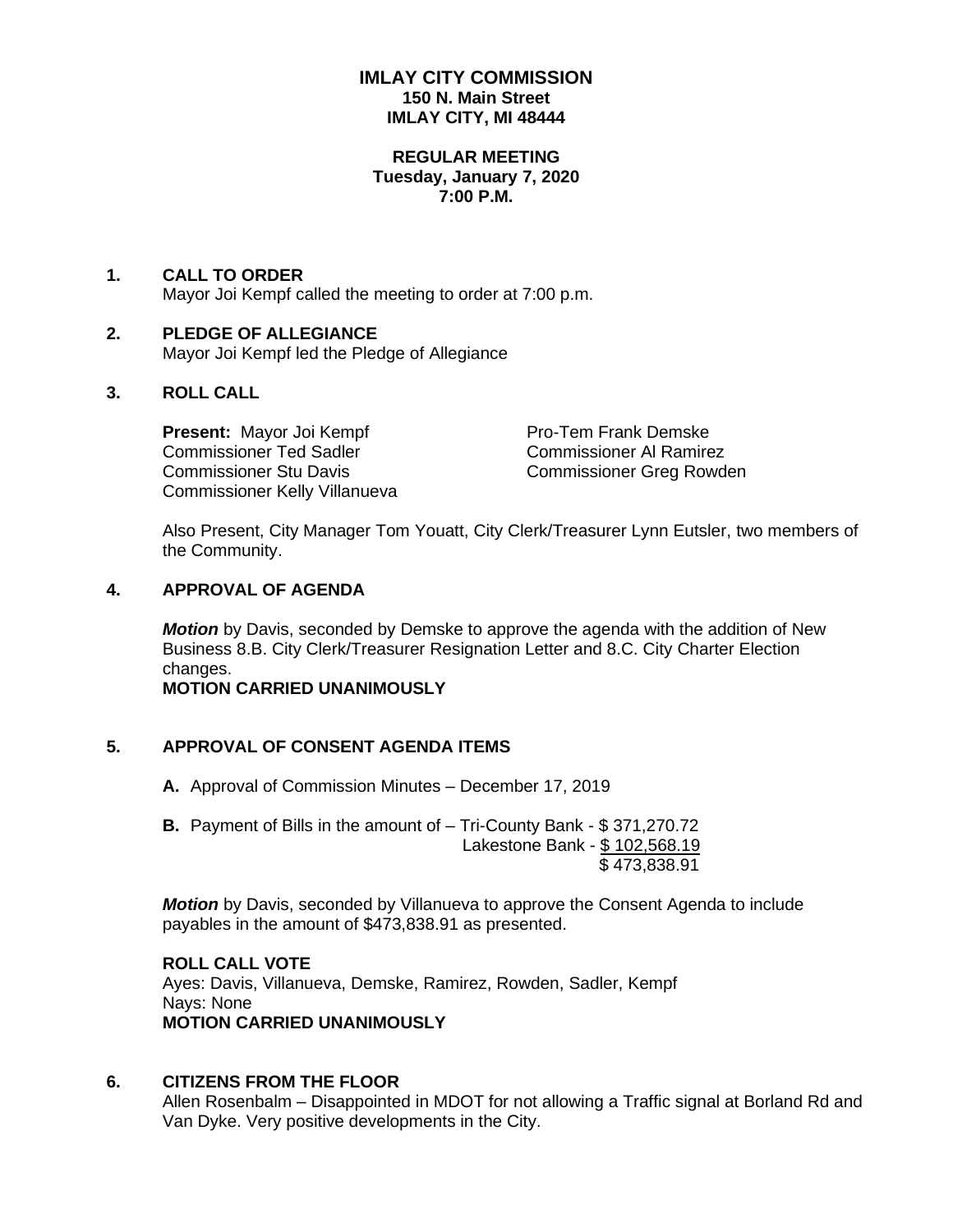#### **8. NEW BUSINESS**

## **A. Police Department – Office Manager Position**

City Manager Tom Youatt presented the need for a full-time Office Manager for the Imlay City Police Department along with the help wanted write-up retroactive to December 23rd. After Youatt and the Chief of Police, Scott Pike, reviewed the Police Budget and the General Fund Budget, it was determined that the City has sufficient funds to support a fulltime Office Manager for the Police Department.

*Motion* by Davis, seconded by Sadler to approve a full-time Office Manager for the Imlay City Police Department as presented.

**ROLL CALL VOTE** Ayes: Davis, Sadler, Villanueva, Demske, Ramirez, Rowden, Kempf Nays: None **MOTION CARRIED UNANIMOUSLY**

#### **B. City Clerk/Treasurer Resignation Letter**

*Motion* by Sadler, seconded by Villanueva to accept, with regrets, the resignation letter from Lynn Eutsler, Clerk/Treasurer with the last day to be April 1, 2020 as presented. **` MOTION CARRIED UNANIMOUSLY**

#### **C. City Charter – Election Updates**

City Attorney David Churchhill expressed the need to update the Election portion of the City Charter. State Election Laws have changed and we need to update the City Charter to reflect the changes. The City will need to place a proposal on the August 2020 ballot to allow the amendment to the City Charter. Churchhill will write this proposal and present it to the City Commission at the next meeting.

*Motion* by Davis, seconded by Demske to allow City Attorney David Churchhill to write a ballot proposal allowing amendments to the Election portion of the City Charter with the State Election Law updates, which is to be voted on in the August  $4<sup>th</sup>$ , 2020 election as presented.

**MOTION CARRIED UNANIMOUSLY**

## **9. MANAGERS REPORT**

City Manager Tom Youatt stated that he has been working to schedule DTE to hook-up the electrical at the new Fire Hall. They will start on Monday the 13<sup>th</sup>. The brick work is done on the front of the new Fire Hall and they will be moving to the back. Electricians and plumbers are working at the Fire Hall, and drywall should get started next week. The City has received 13 applications to date for the Office Manager for the Police Station. Youatt presented a letter and supporting documentation that was sent to MDOT Davison TSC Manager, formally requesting a traffic signal at Borland Rd and M-53. The MDOT Manager replied immediately and is sending it on to their Traffic and Safety Engineering Department for review and recommendation. H2A is going to rework budget numbers for the proposed repurposing of the current Fire Hall building and property into a new Farmers Market facility. LaLonde Car Dealership will be starting their project this spring. The City has two large projects for 2020: The M-53 /Fourth St. Infrastructure Project and the Splash Pad Project. Sesquicentennial Committee has secured two bands for the Sesquicentennial Celebration. There has been lots of interest lately with new building construction in the City. Youatt has had two meetings with the prospective builders. One building is Industrial and one is commercial.